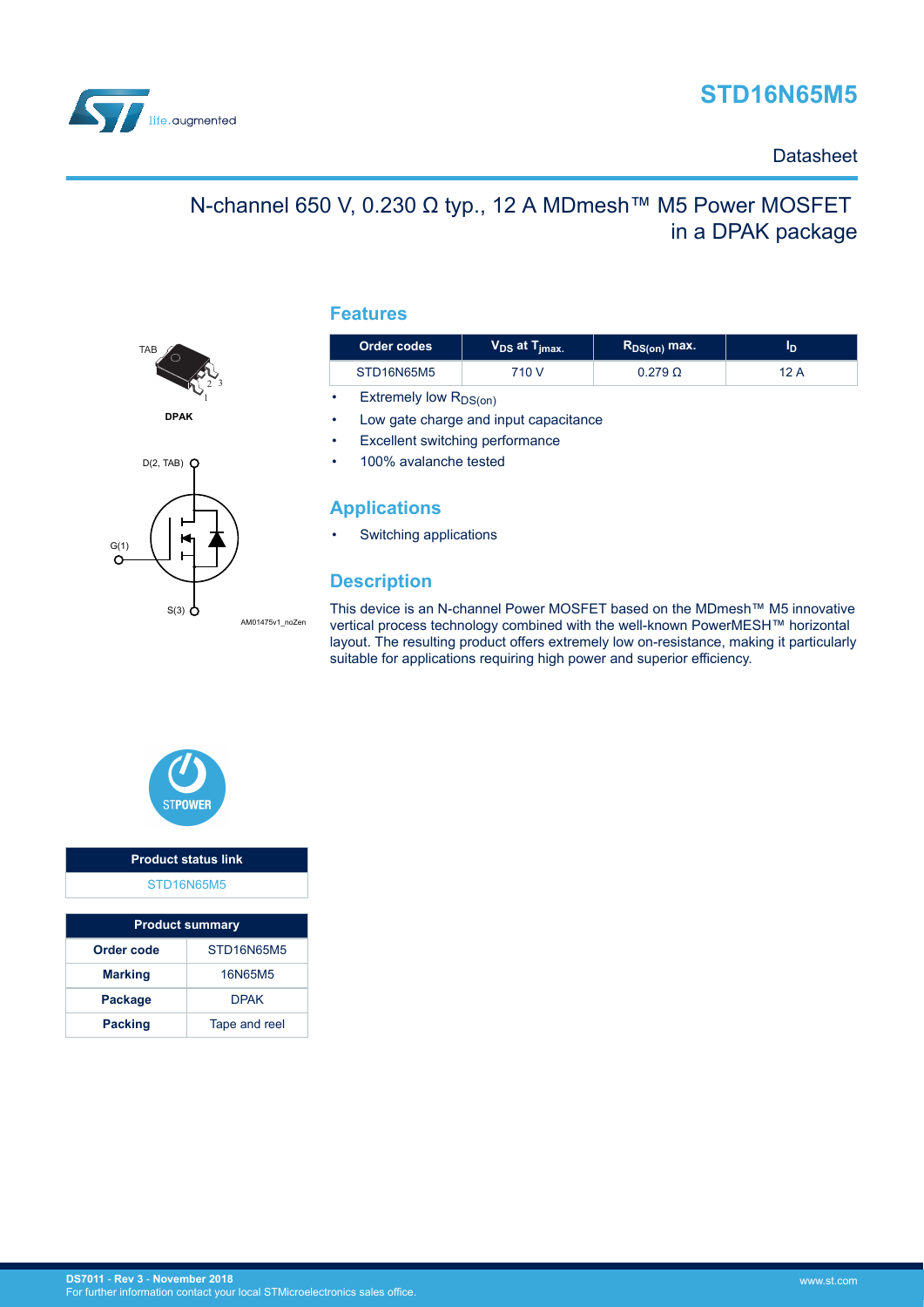# <span id="page-1-0"></span>**1 Electrical ratings**

#### **Table 1. Absolute maximum ratings**

| <b>Symbol</b>             | <b>Parameter</b>                             | Value        | <b>Unit</b> |
|---------------------------|----------------------------------------------|--------------|-------------|
| $V_{GS}$                  | Gate-source voltage                          | ±25          | v           |
| I <sub>D</sub>            | Drain current (continuous) at $T_C = 25 °C$  | 12           | A           |
| I <sub>D</sub>            | Drain current (continuous) at $T_c$ = 100 °C | 7.3          | A           |
| $IDM$ <sup>(1)</sup>      | Drain current (pulsed)                       | 48           | A           |
| $P_{TOT}$                 | Total power dissipation at $T_C = 25$ °C     | 90           | W           |
| $dv/dt$ <sup>(2)</sup>    | Peak diode recovery voltage slope            | 15           | V/ns        |
| T <sub>i</sub>            | Operating junction temperature range         | $-55$ to 150 | $^{\circ}C$ |
| $\mathsf{T}_{\text{stg}}$ | Storage temperature range                    |              |             |

*1. Pulse width limited by safe operating area.*

*2. ISD ≤ 12 A, di/dt ≤ 400 A/μs, VDD = 400 V, VDS(peak) < V(BR)DSS.*

#### **Table 2. Thermal data**

| <b>Symbol</b>             | <b>Parameter</b>                 | Value | <b>Unit</b>   |
|---------------------------|----------------------------------|-------|---------------|
| $Rthi-case$               | Thermal resistance junction-case | 1.38  | $\degree$ C/W |
| $R_{thip}$ <sub>(1)</sub> | Thermal resistance junction-pcb  | 50    | °C/W          |

*1. When mounted on 1inch² FR-4 board, 2 oz Cu.*

#### **Table 3. Avalanche characteristics**

| <b>Symbol</b>   | <b>Parameter</b>                                                                                          | <b>Value</b> | <b>Unit</b> |
|-----------------|-----------------------------------------------------------------------------------------------------------|--------------|-------------|
| IAR             | Avalanche current, repetitive or not-repetitive (pulse width limited by $T_i$ Max)                        |              |             |
| E <sub>AS</sub> | Single pulse avalanche energy (starting $T_i = 25 \degree C$ , $I_D = I_{AR}$ , $V_{DD} = 50 \degree V$ ) | 200          | mJ          |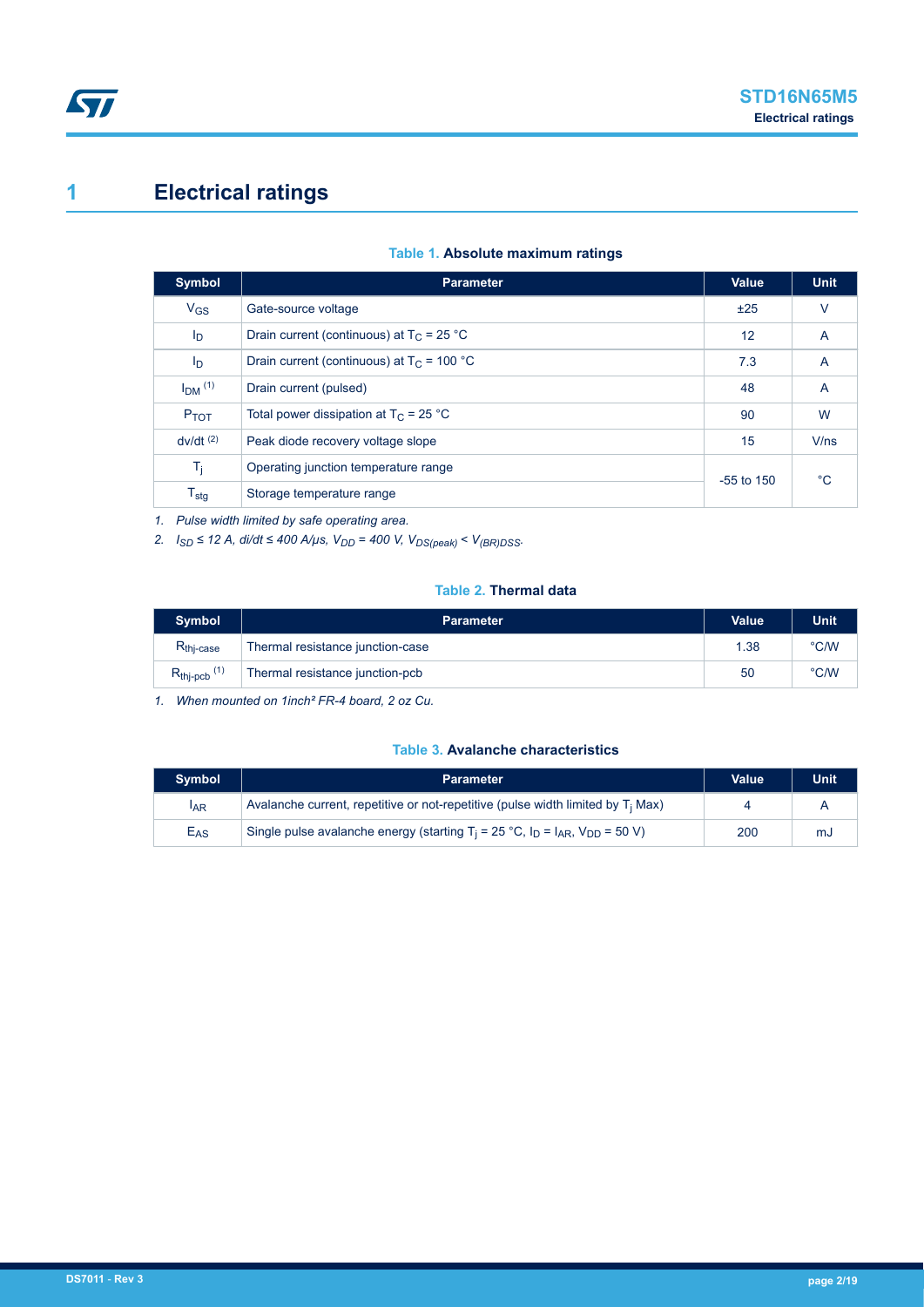### <span id="page-2-0"></span>**2 Electrical characteristics**

 $(T_{\text{CASE}} = 25 \text{ °C}$  unless otherwise specified)

| <b>Symbol</b> | <b>Parameter</b>                                | <b>Test conditions</b>                                  | Min. | Typ.  | Max.         | <b>Unit</b> |
|---------------|-------------------------------------------------|---------------------------------------------------------|------|-------|--------------|-------------|
| $V_{(BR)DSS}$ | Drain-source<br>breakdown voltage               | $I_D = 1$ mA, $V_{GS} = 0$ V                            | 650  |       |              | $\vee$      |
|               | Zero gate voltage drain<br>$I_{DSS}$<br>current | $V_{GS}$ = 0 V, $V_{DS}$ = 650 V,                       |      |       | $\mathbf{1}$ | μA          |
|               |                                                 | $V_{GS}$ = 0 V, $V_{DS}$ = 650 V,<br>$T_C = 125 °C$ (1) |      |       | 100          | μA          |
| lgss          | Gate body leakage<br>current                    | $V_{DS} = 0$ V, $V_{GS} = \pm 25$ V                     |      |       | 100          | nA          |
| $V_{GS(th)}$  | Gate threshold voltage                          | $V_{DS} = V_{GS}$ , $I_D = 250 \mu A$                   | 3    | 4     | 5            | $\vee$      |
| $R_{DS(on)}$  | Static drain-source on<br>resistance            | $V_{GS}$ = 10 V, $I_D$ = 6 A                            |      | 0.230 | 0.279        | Ω           |

**Table 4. On/off states**

*1. Defined by design, not subject to production test.*

#### **Table 5. Dynamic**

| <b>Symbol</b>              | <b>Parameter</b>                         | <b>Test conditions</b>                       | Min.                     | Typ.           | Max.                     | <b>Unit</b> |
|----------------------------|------------------------------------------|----------------------------------------------|--------------------------|----------------|--------------------------|-------------|
| $C_{iss}$                  | Input capacitance                        |                                              |                          | 1250           |                          |             |
| C <sub>oss</sub>           | Output capacitance                       | $V_{DS}$ = 100 V, f = 1 MHz,                 |                          | 30             | $\overline{\phantom{a}}$ | pF          |
| C <sub>rss</sub>           | Reverse transfer<br>capacitance          | $V_{GS} = 0 V$                               |                          | 3              |                          |             |
| $C_{O(tr)}$ <sup>(1)</sup> | Equivalent capacitance<br>time related   | $V_{DS} = 0$ to 520 V, $V_{GS} = 0$ V        |                          | 100            |                          | pF          |
| $C_{O(er)}$ <sup>(2)</sup> | Equivalent capacitance<br>energy related |                                              |                          | 30             |                          | pF          |
| <b>Rg</b>                  | Gate input resistance                    | $f = 1$ MHz open drain                       |                          | $\overline{2}$ |                          | Ω           |
| $Q_{q}$                    | Total gate charge                        | $V_{DD}$ = 520 V, $I_D$ = 12 A, $V_{GS}$ = 0 |                          | 31             |                          |             |
| $Q_{gs}$                   | Gate-source charge                       | to $10V$<br>(see Figure 15. Test circuit for | $\overline{\phantom{0}}$ | 8              | ٠                        | nC          |
| $Q_{gd}$                   | Gate-drain charge                        | gate charge behavior)                        |                          | 12             |                          |             |

*1. Co(tr) time related is defined as a constant equivalent capacitance giving the same charging time as Coss when VDS increases from 0 to 80% V<sub>DSS</sub>*.

*2. Co(er) energy related is defined as a constant equivalent capacitance giving the same stored energy as Coss when VDS increases from 0 to 80% V<sub>DSS</sub>*.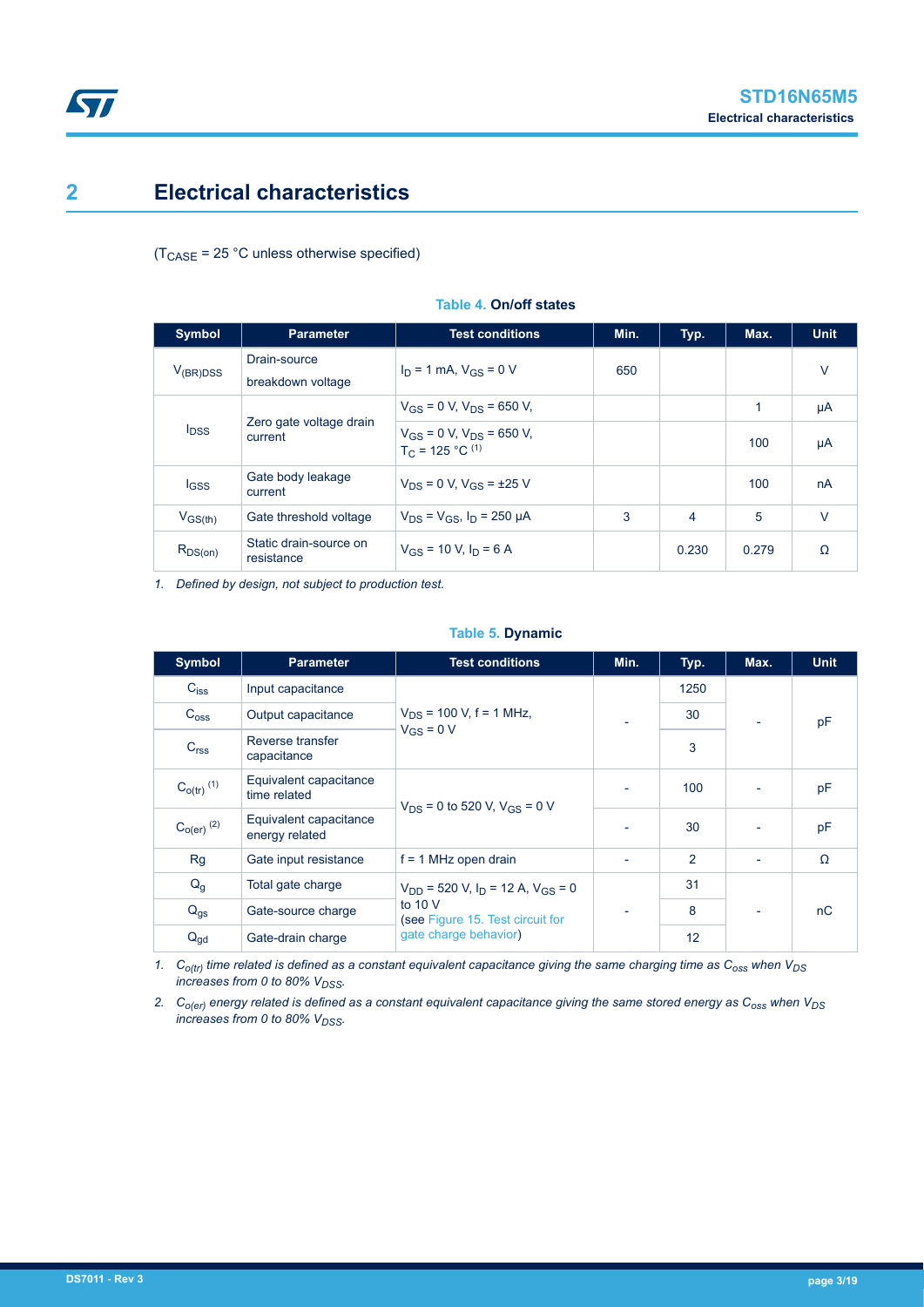### **Table 6. Switching times**

| Symbol       | <b>Parameter</b>   | <b>Test conditions</b>                                             | Min.                     | Typ. | Max.                     | <b>Unit</b> |
|--------------|--------------------|--------------------------------------------------------------------|--------------------------|------|--------------------------|-------------|
| $t_{d(v)}$   | Voltage delay time | $V_{DD}$ = 400 V, $I_D$ = 8 A,                                     |                          | 25   |                          |             |
| $t_{r(v)}$   | Voltage rise time  | $R_G = 4.7 \Omega$ , $V_{GS} = 10 V$                               |                          |      |                          |             |
| $t_{f(i)}$   | Current fall time  | (see Figure 16. Test circuit for<br>inductive load switching and   | $\overline{\phantom{0}}$ | 6    | $\overline{\phantom{0}}$ | ns          |
| $t_{C(Off)}$ | Crossing time      | diode recovery times and<br>Figure 19. Switching time<br>waveform) |                          | 8    |                          |             |

#### **Table 7. Source drain diode**

| <b>Symbol</b>            | <b>Parameter</b>                 | <b>Test conditions</b>                                                        | Min. | Typ. | Max. | <b>Unit</b>    |
|--------------------------|----------------------------------|-------------------------------------------------------------------------------|------|------|------|----------------|
| lsp                      | Source-drain current             |                                                                               |      |      | 12   |                |
| $I_{SDM}$ <sup>(1)</sup> | Source-drain current<br>(pulsed) |                                                                               |      |      | 48   | A              |
| $V_{SD}$ (2)             | Forward on voltage               | $I_{SD}$ = 12 A, $V_{GS}$ = 0 V                                               |      |      | 1.5  | $\vee$         |
| $t_{rr}$                 | Reverse recovery time            | $I_{SD}$ = 12 A, di/dt = 100 A/us                                             |      | 300  |      | ns             |
| $Q_{rr}$                 | Reverse recovery charge          | $V_{DD}$ = 100 V (see Figure 16. Test                                         |      | 3.5  |      | μC             |
| <b>IRRM</b>              | Reverse recovery current         | circuit for inductive load switching<br>and diode recovery times)             |      | 23   |      | $\overline{A}$ |
| $t_{rr}$                 | Reverse recovery time            | $I_{SD}$ = 12 A, di/dt = 100 A/us                                             |      | 350  |      | ns             |
| $Q_{rr}$                 | Reverse recovery charge          | $V_{DD}$ = 100 V (see Figure 16. Test<br>circuit for inductive load switching |      | 4    |      | μC             |
| <b>IRRM</b>              | Reverse recovery current         | and diode recovery times)                                                     |      | 24   |      | A              |

*1. Pulse width limited by safe operating area.*

*2. Pulsed: pulse duration = 300 μs, duty cycle 1.5%.*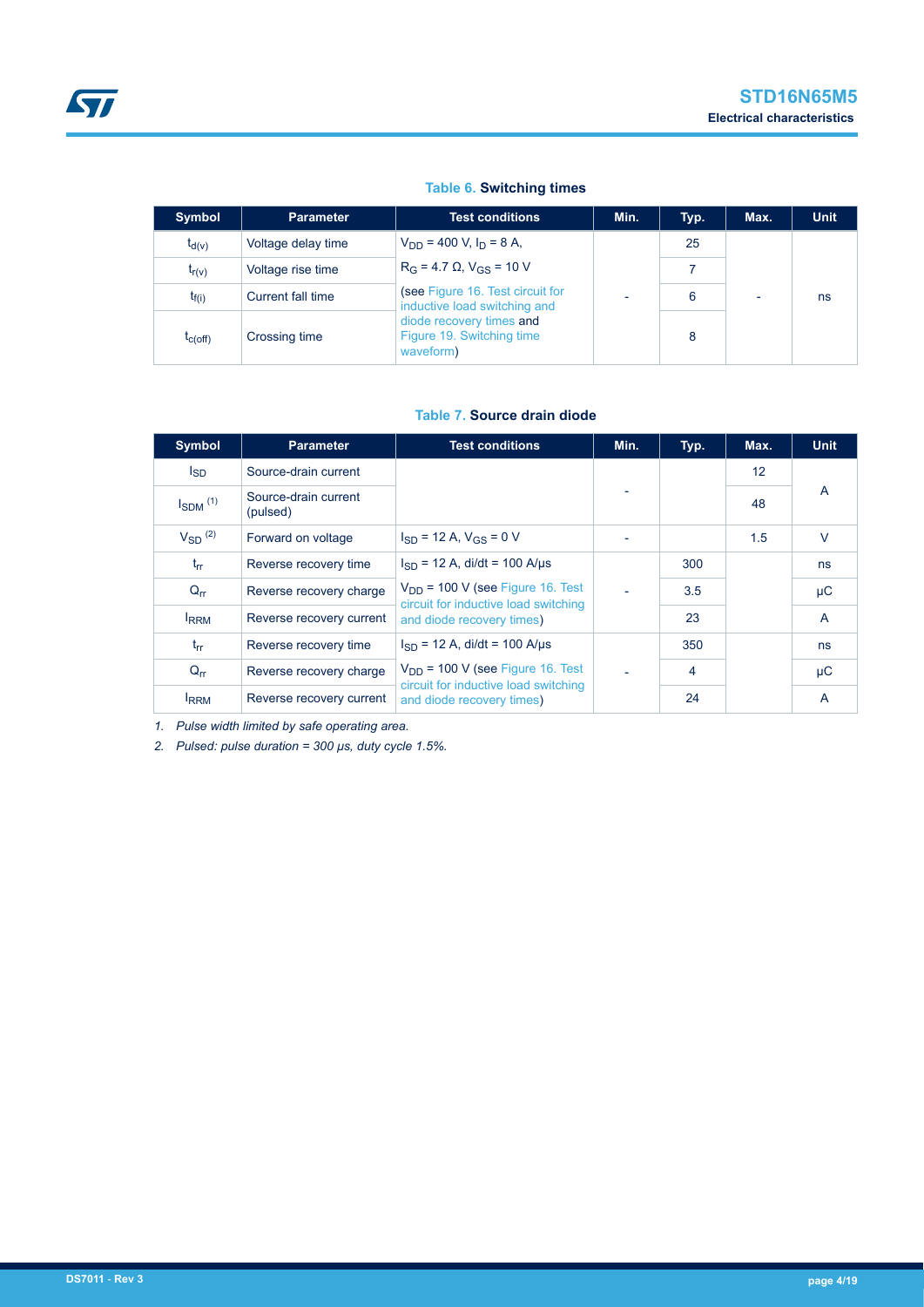### <span id="page-4-0"></span>**2.1 Electrical characteristics curves**











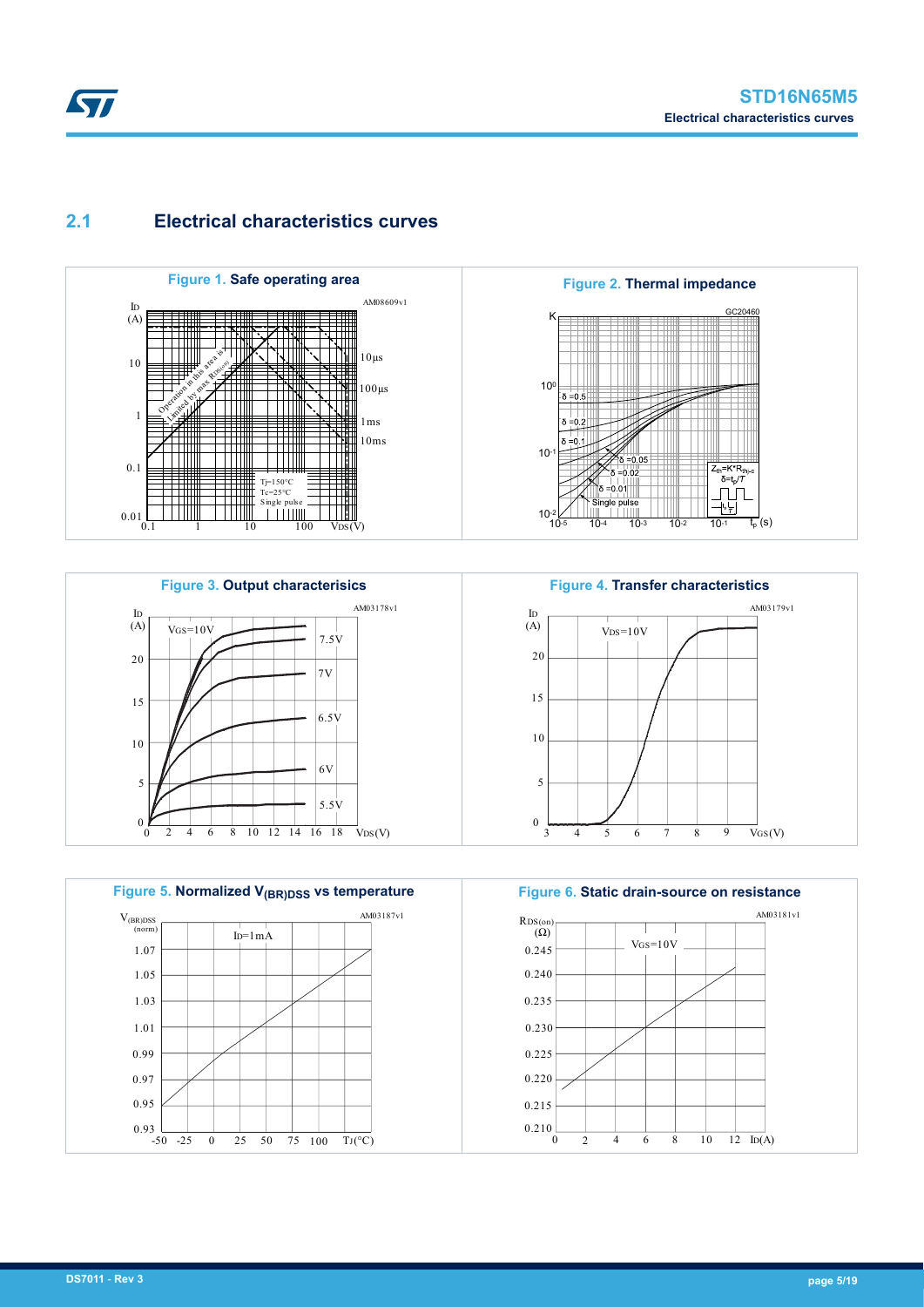







**Figure 12. Source-drain diode forward characteristics**



57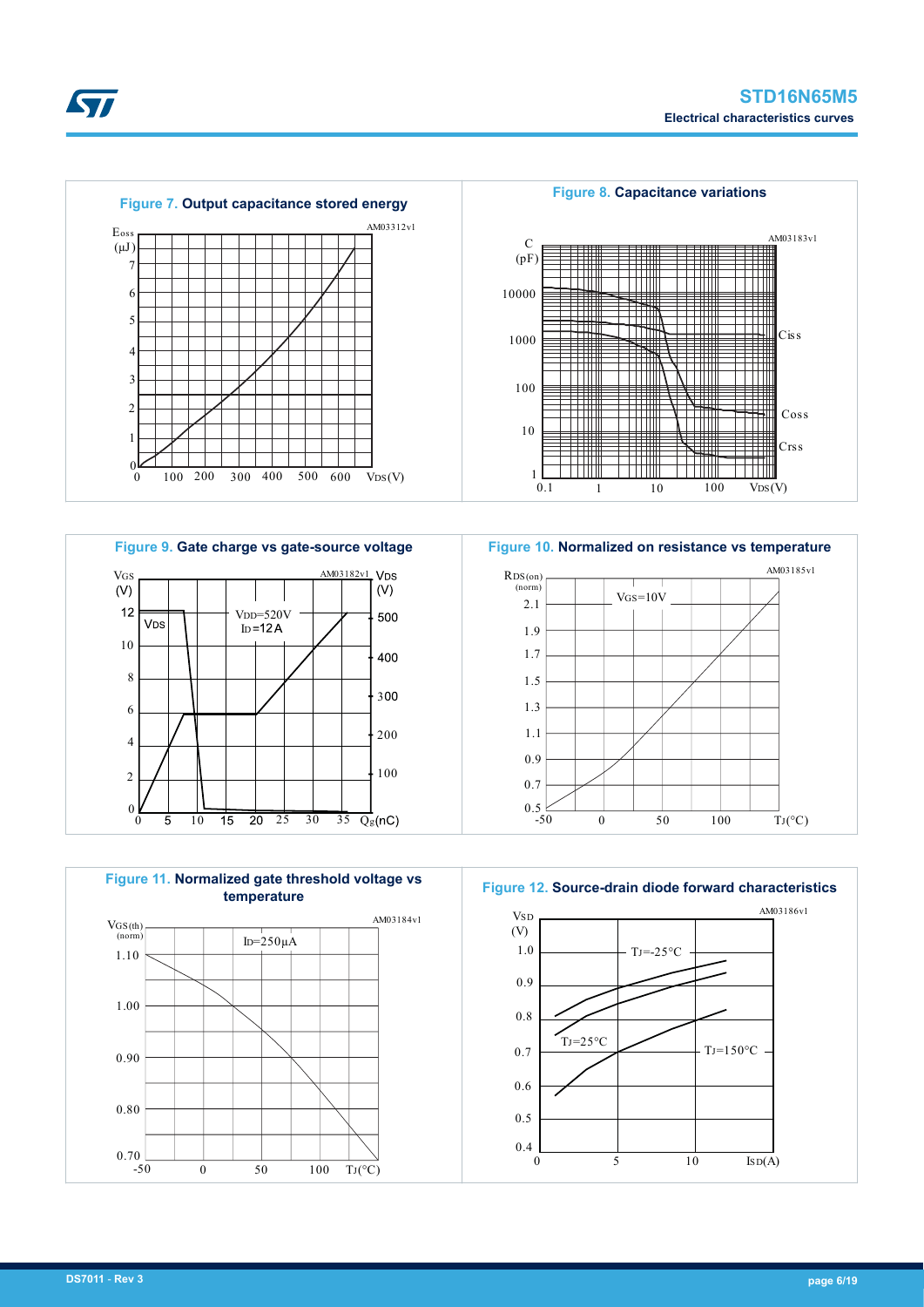

 $\sqrt{2}$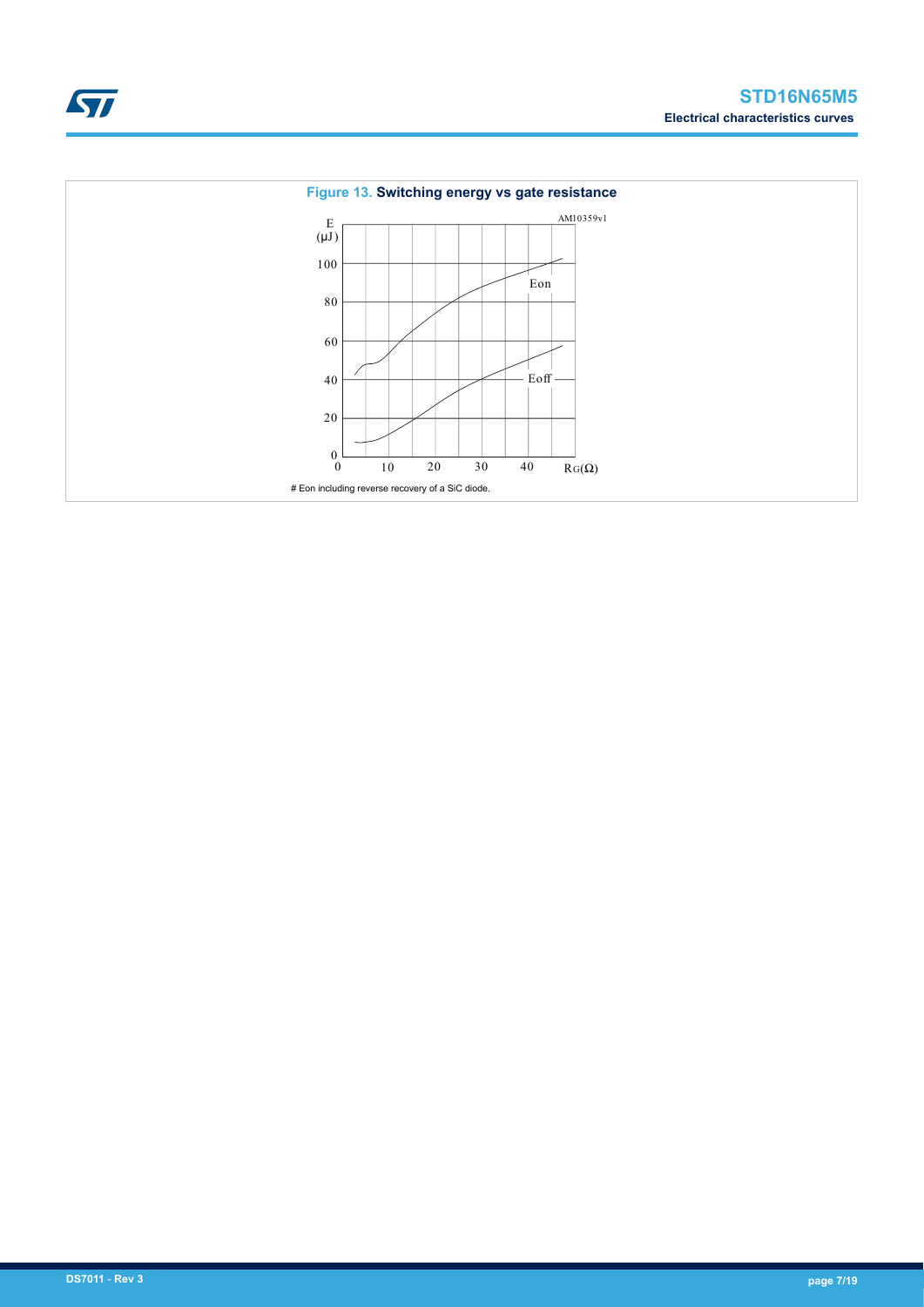### <span id="page-7-0"></span>**3 Test circuits**









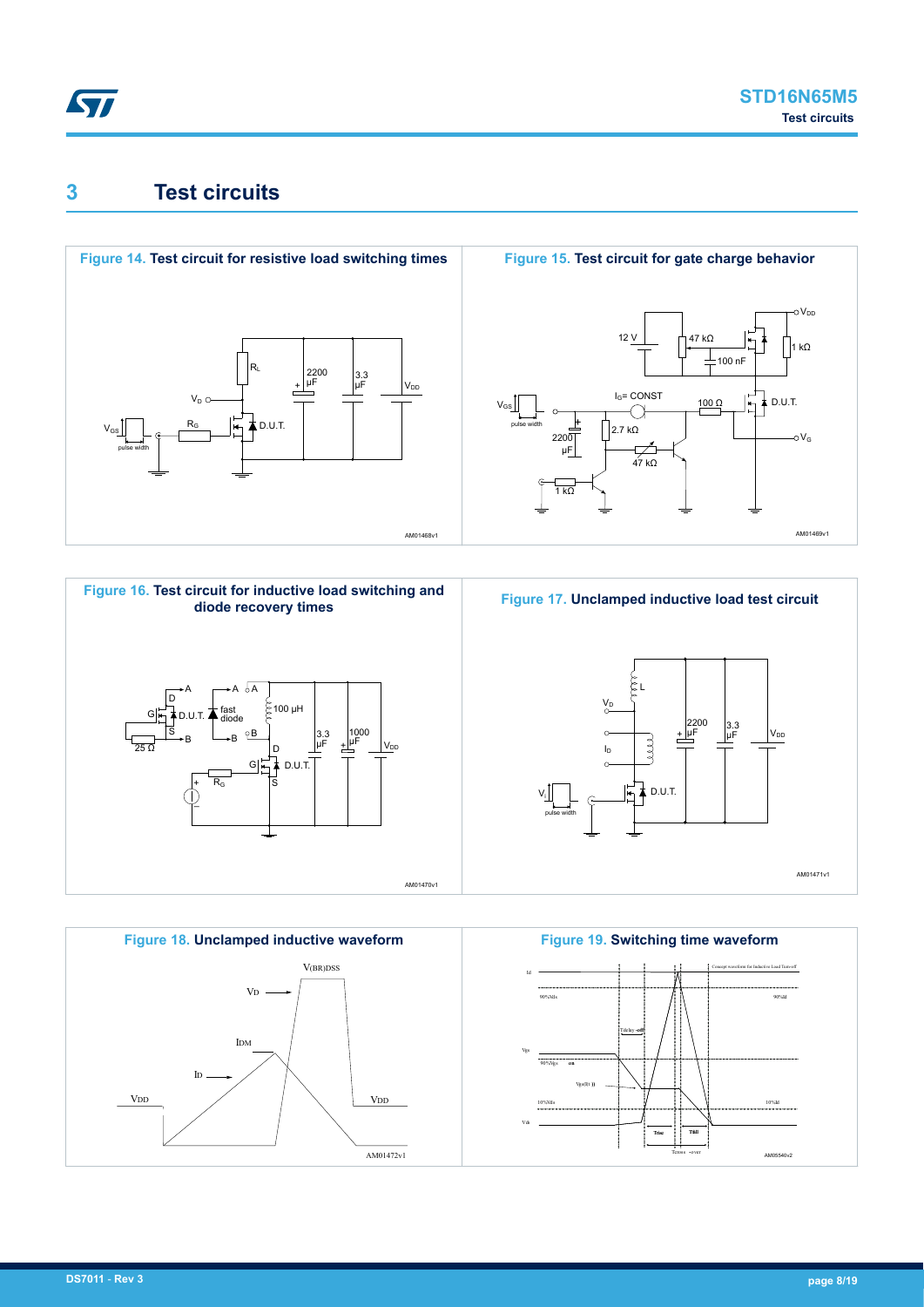# <span id="page-8-0"></span>**4 Package information**

In order to meet environmental requirements, ST offers these devices in different grades of [ECOPACK](https://www.st.com/ecopack)® packages, depending on their level of environmental compliance. ECOPACK® specifications, grade definitions and product status are available at: [www.st.com.](http://www.st.com) ECOPACK® is an ST trademark.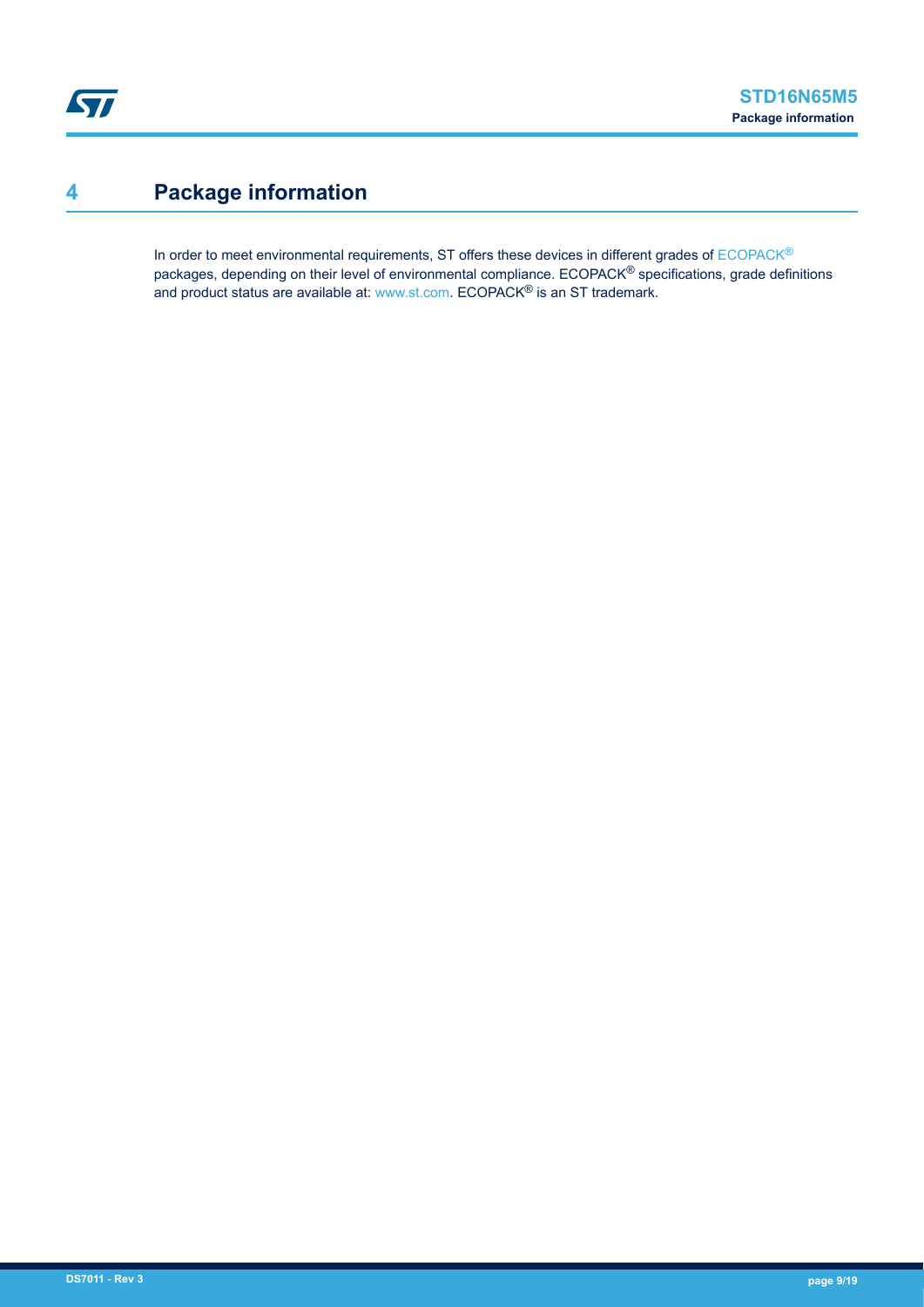### **4.1 DPAK (TO-252) type A2 package information**

ST

**Figure 20. DPAK (TO-252) type A2 package outline**





0068772\_type-A2\_rev25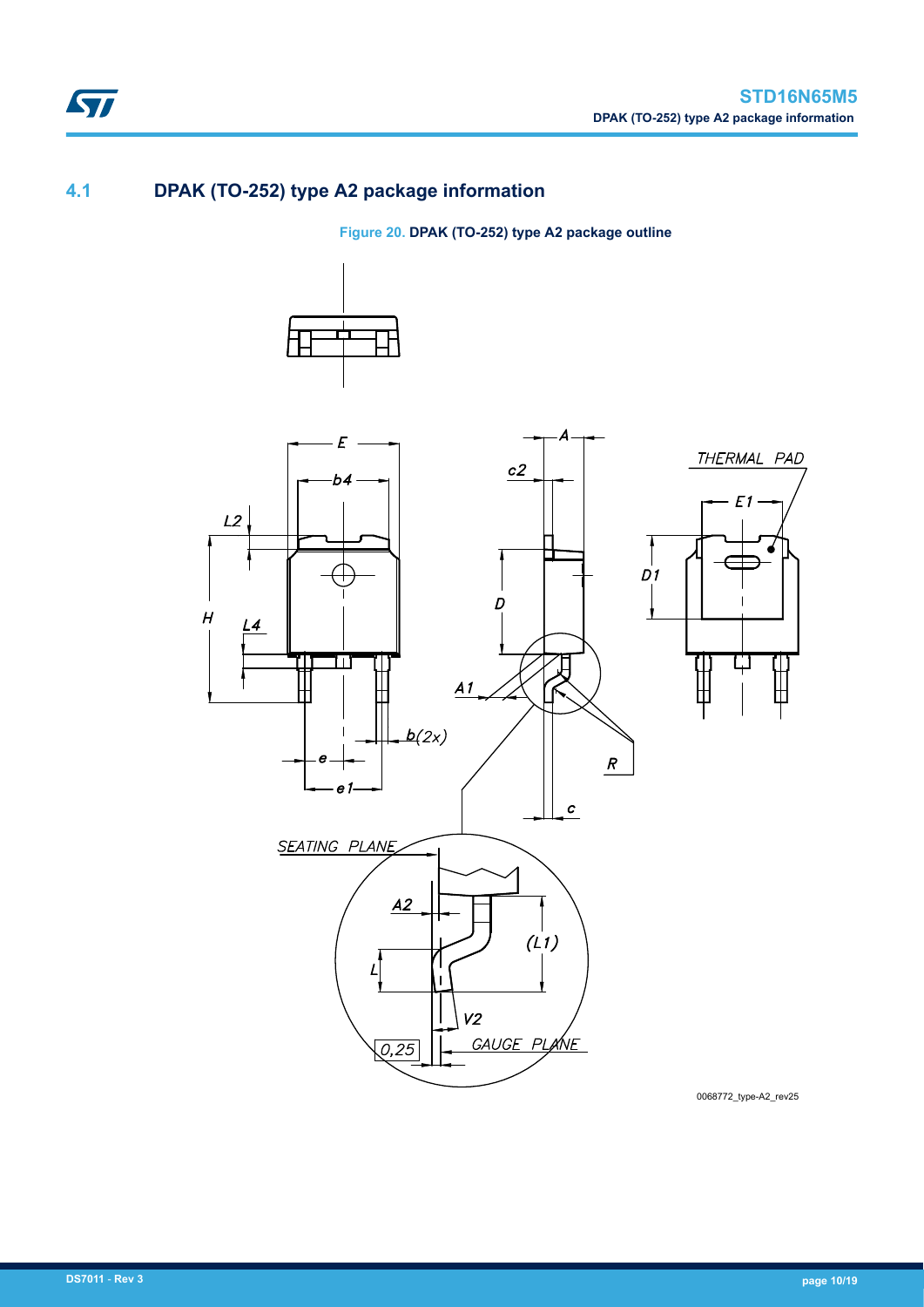<span id="page-10-0"></span>

| Dim.                              | $\mathop{\text{mm}}\nolimits$ |       |             |  |  |
|-----------------------------------|-------------------------------|-------|-------------|--|--|
|                                   | Min.                          | Typ.  | Max.        |  |  |
| $\mathsf{A}$                      | 2.20                          |       | 2.40        |  |  |
| A1                                | 0.90                          |       | 1.10        |  |  |
| A2                                | 0.03                          |       | 0.23        |  |  |
| $\mathsf b$                       | 0.64                          |       | 0.90        |  |  |
| b4                                | 5.20                          |       | 5.40        |  |  |
| $\mathbf c$                       | 0.45                          |       | 0.60        |  |  |
| c2                                | 0.48                          |       | 0.60        |  |  |
| $\mathsf D$                       | 6.00                          |       | 6.20        |  |  |
| D <sub>1</sub>                    | 4.95                          | 5.10  | 5.25        |  |  |
| E                                 | 6.40                          |       | 6.60        |  |  |
| E <sub>1</sub>                    | 5.10                          | 5.20  | 5.30        |  |  |
| $\mathsf{e}% _{t}\left( t\right)$ | 2.159                         | 2.286 | 2.413       |  |  |
| e1                                | 4.445                         | 4.572 | 4.699       |  |  |
| $\mathsf H$                       | 9.35                          |       | 10.10       |  |  |
| L                                 | 1.00                          |       | 1.50        |  |  |
| L1                                | 2.60                          | 2.80  | 3.00        |  |  |
| L2                                | 0.65                          | 0.80  | 0.95        |  |  |
| L4                                | 0.60                          |       | 1.00        |  |  |
| ${\sf R}$                         |                               | 0.20  |             |  |  |
| V <sub>2</sub>                    | $0^{\circ}$                   |       | $8^{\circ}$ |  |  |

### **Table 8. DPAK (TO-252) type A2 mechanical data**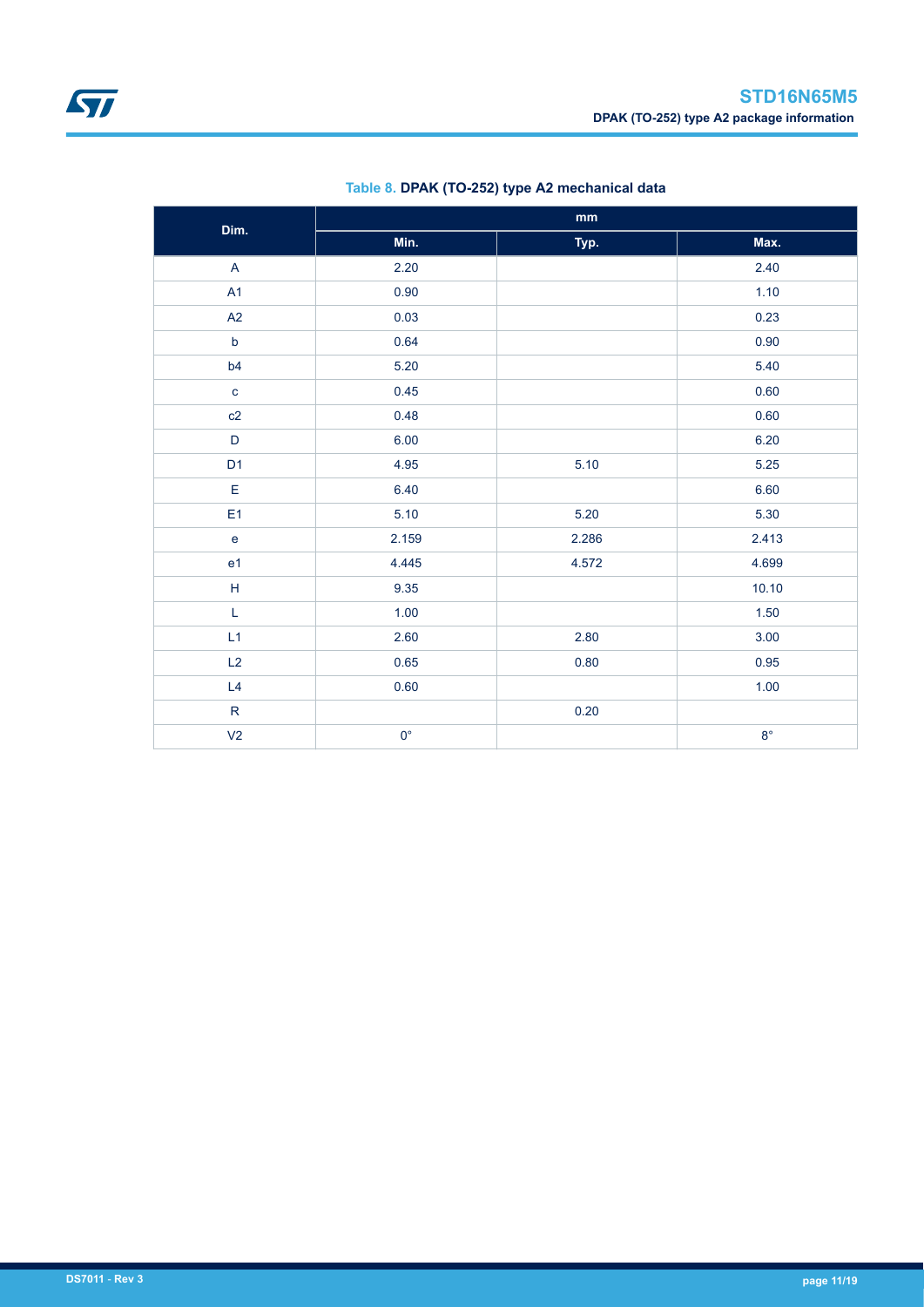### **4.2 DPAK (TO-252) type C2 package information**

**Figure 21. DPAK (TO-252) type C2 package outline**











0068772\_C2\_25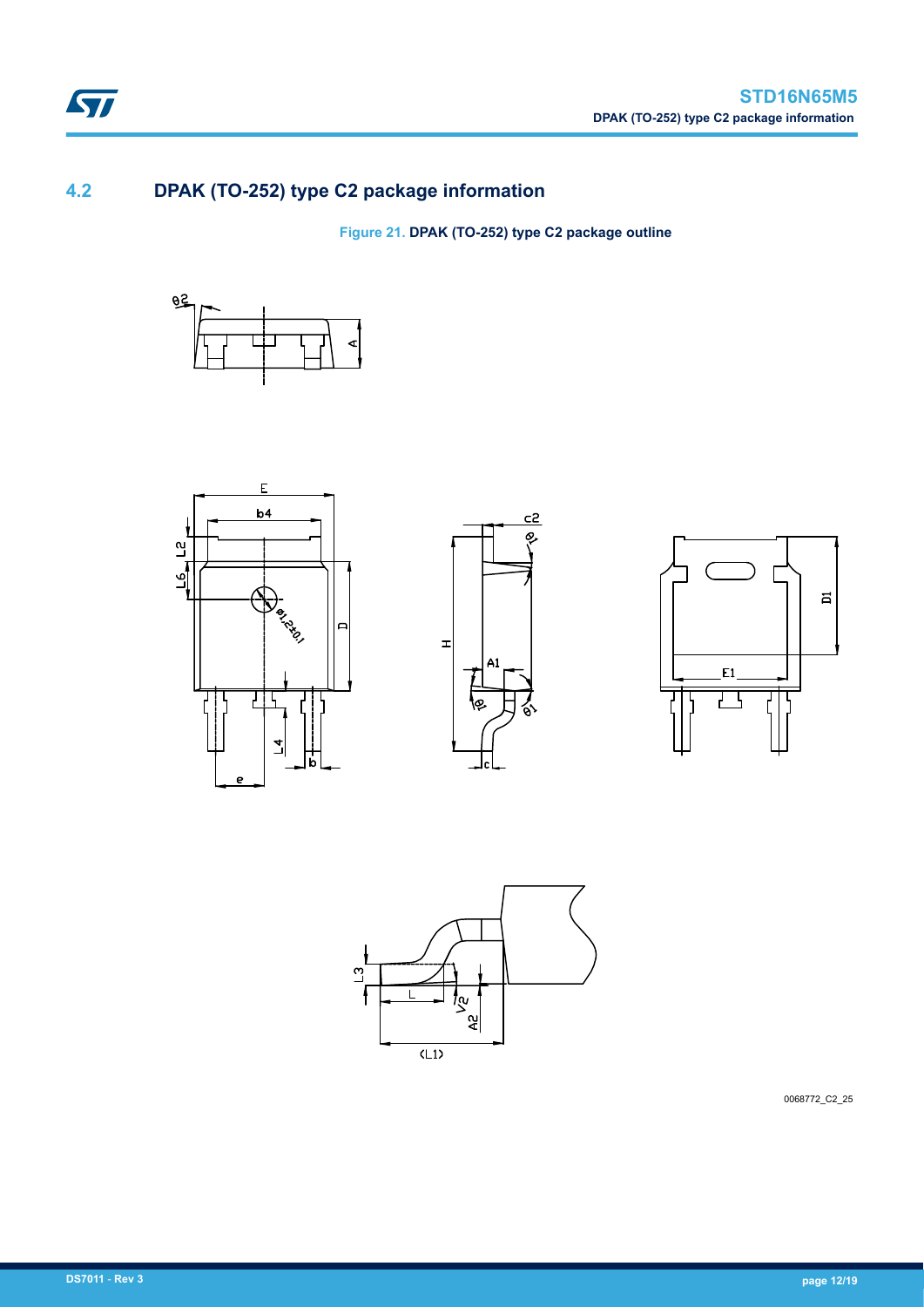| Dim.                      | $\mathop{\text{mm}}\nolimits$ |             |             |  |  |
|---------------------------|-------------------------------|-------------|-------------|--|--|
|                           | Min.                          | Typ.        | Max.        |  |  |
| $\boldsymbol{\mathsf{A}}$ | 2.20                          | 2.30        | 2.38        |  |  |
| A1                        | 0.90                          | 1.01        | 1.10        |  |  |
| A2                        | 0.00                          |             | 0.10        |  |  |
| $\mathsf b$               | 0.72                          |             | 0.85        |  |  |
| b4                        | 5.13                          | 5.33        | 5.46        |  |  |
| $\mathbf{C}$              | 0.47                          |             | 0.60        |  |  |
| c2                        | 0.47                          |             | 0.60        |  |  |
| $\mathsf D$               | 6.00                          | 6.10        | 6.20        |  |  |
| D <sub>1</sub>            | 5.10                          |             | 5.60        |  |  |
| E                         | 6.50                          | 6.60        | 6.70        |  |  |
| E <sub>1</sub>            | 5.20                          |             | 5.50        |  |  |
| $\mathsf{e}\,$            | 2.186                         | 2.286       | 2.386       |  |  |
| $\boldsymbol{\mathsf{H}}$ | 9.80                          | 10.10       | 10.40       |  |  |
| L                         | 1.40                          | 1.50        | 1.70        |  |  |
| L1                        |                               | 2.90 REF    |             |  |  |
| L2                        | 0.90                          |             | 1.25        |  |  |
| L <sub>3</sub>            |                               | 0.51 BSC    |             |  |  |
| L4                        | 0.60                          | 0.80        | 1.00        |  |  |
| L <sub>6</sub>            | 1.80 BSC                      |             |             |  |  |
| $\theta$ 1                | $5^{\circ}$                   | $7^\circ$   | $9^{\circ}$ |  |  |
| $\theta$ 2                | $5^{\circ}$                   | $7^{\circ}$ | $9^{\circ}$ |  |  |
| V <sub>2</sub>            | $0^{\circ}$                   |             | $8^{\circ}$ |  |  |

### **Table 9. DPAK (TO-252) type C2 mechanical data**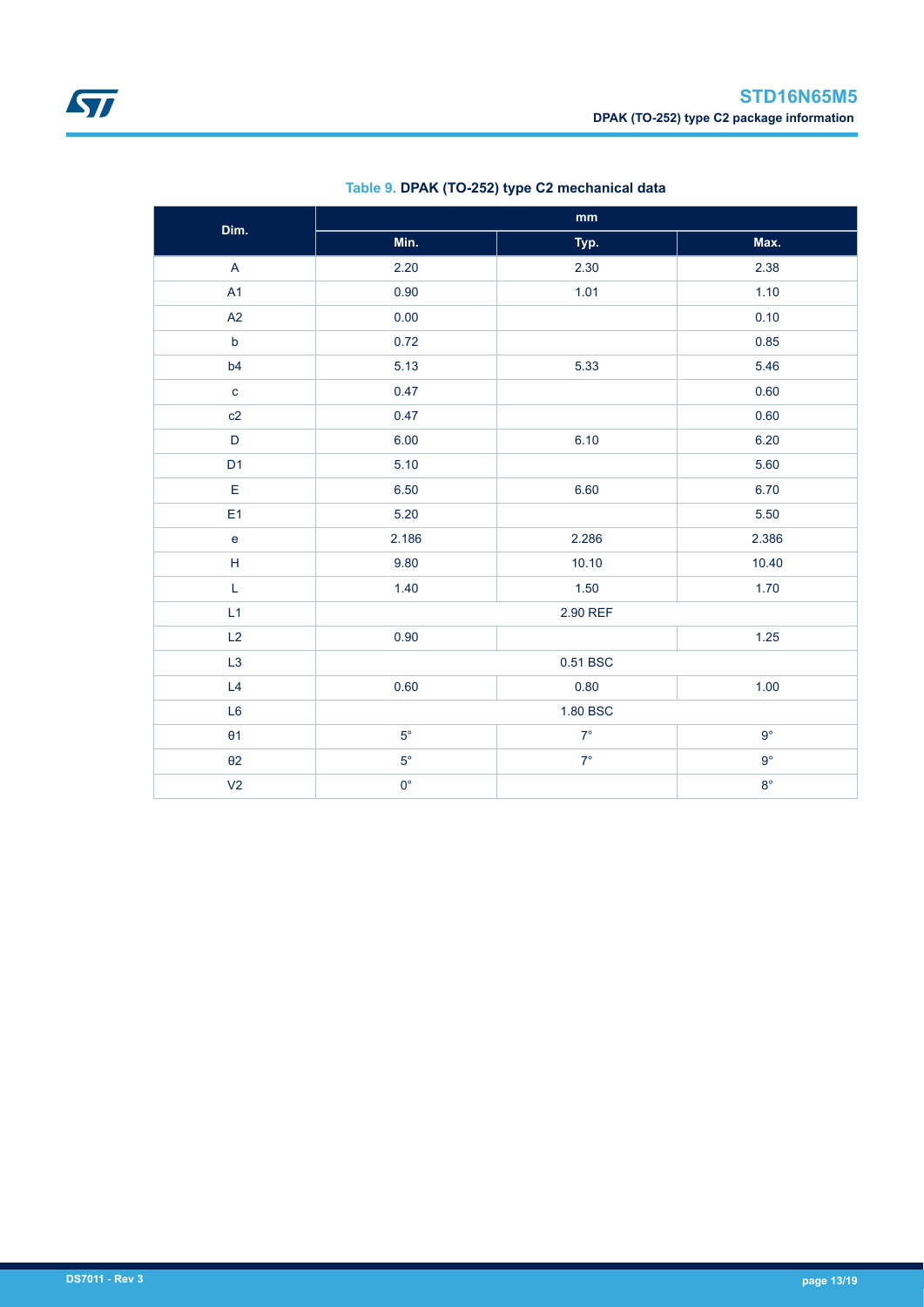

### <span id="page-13-0"></span>**Figure 22. DPAK (TO-252) recommended footprint (dimensions are in mm)**

FP\_0068772\_25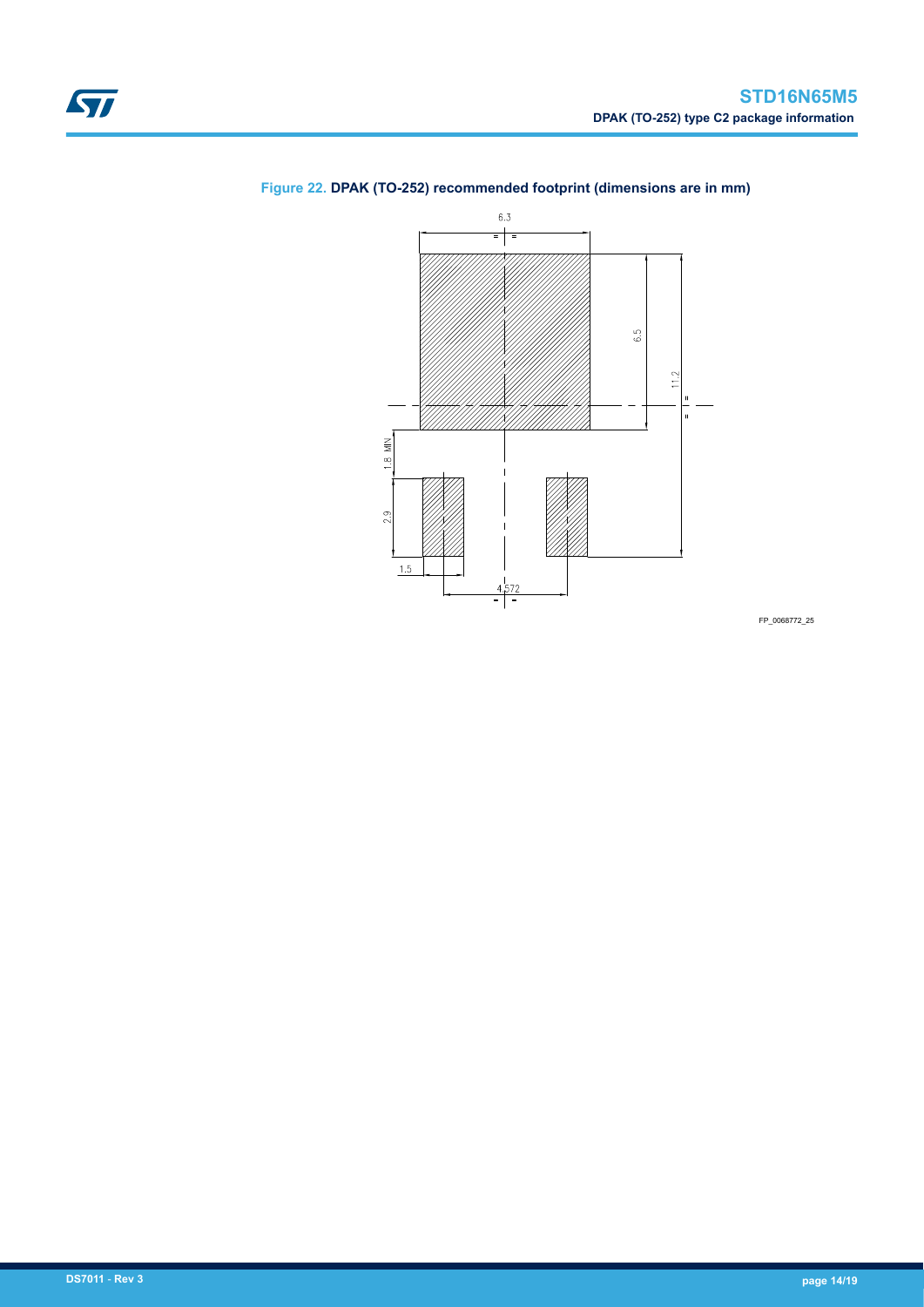### **4.3 DPAK (TO-252) packing information**

ST







AM08852v1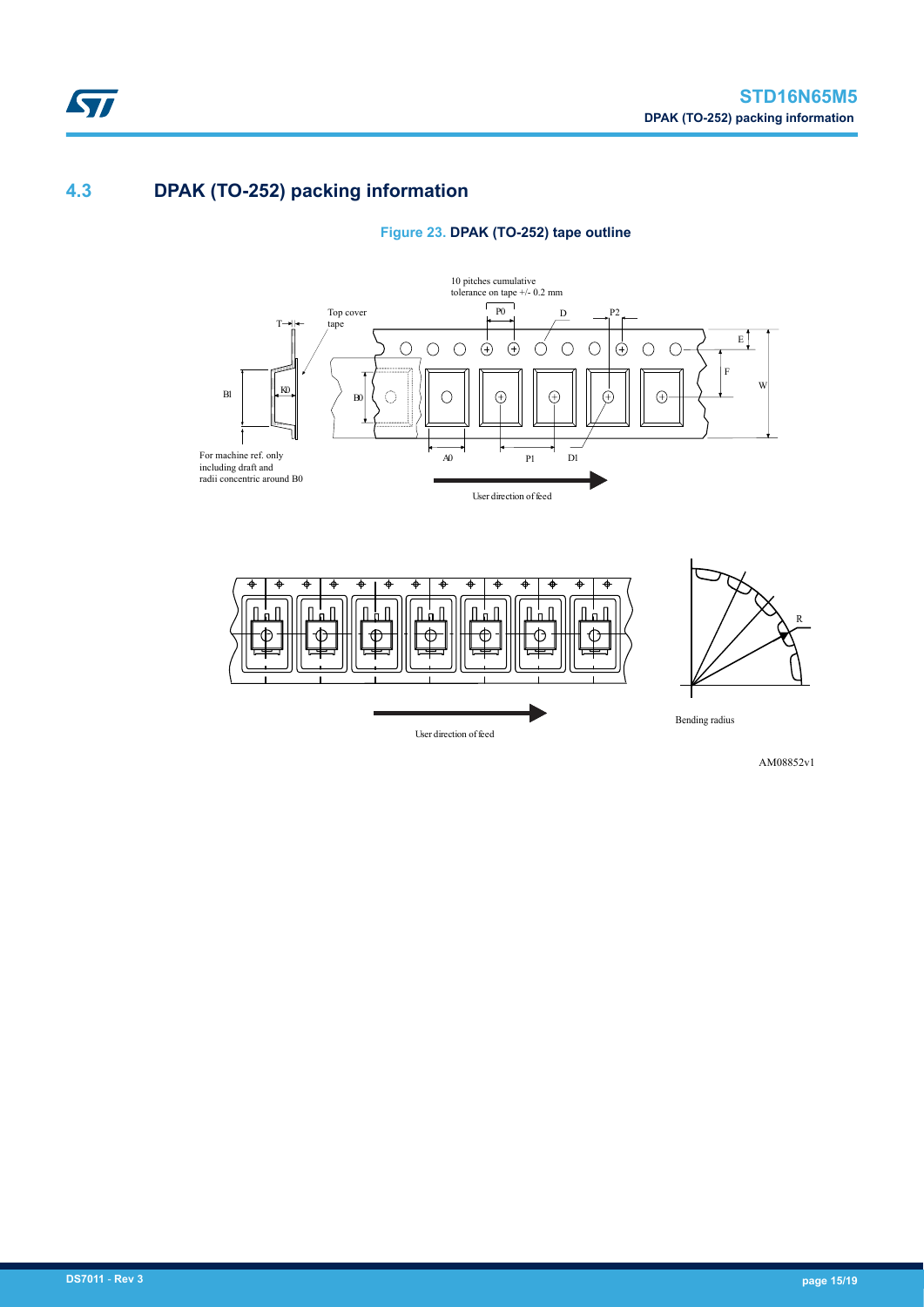

### **Figure 24. DPAK (TO-252) reel outline**



AM06038v1

| <b>Tape</b>    |         |                |               | Reel      |      |  |
|----------------|---------|----------------|---------------|-----------|------|--|
| Dim.           | mm      |                | Dim.          | mm        |      |  |
|                | Min.    | Max.           |               | Min.      | Max. |  |
| A <sub>0</sub> | $6.8\,$ | $\overline{7}$ | A             |           | 330  |  |
| B <sub>0</sub> | 10.4    | 10.6           | $\sf B$       | 1.5       |      |  |
| <b>B1</b>      |         | 12.1           | $\mathbf C$   | 12.8      | 13.2 |  |
| $\mathsf D$    | 1.5     | 1.6            | $\mathsf D$   | 20.2      |      |  |
| D <sub>1</sub> | 1.5     |                | ${\mathsf G}$ | 16.4      | 18.4 |  |
| E              | 1.65    | 1.85           | ${\sf N}$     | 50        |      |  |
| $\mathsf F$    | 7.4     | 7.6            | T             |           | 22.4 |  |
| K <sub>0</sub> | 2.55    | 2.75           |               |           |      |  |
| P <sub>0</sub> | 3.9     | 4.1            |               | Base qty. | 2500 |  |
| P <sub>1</sub> | $7.9$   | 8.1            |               | Bulk qty. | 2500 |  |
| P <sub>2</sub> | 1.9     | 2.1            |               |           |      |  |
| ${\sf R}$      | 40      |                |               |           |      |  |
| $\top$         | 0.25    | 0.35           |               |           |      |  |
| W              | 15.7    | 16.3           |               |           |      |  |

#### **Table 10. DPAK (TO-252) tape and reel mechanical data**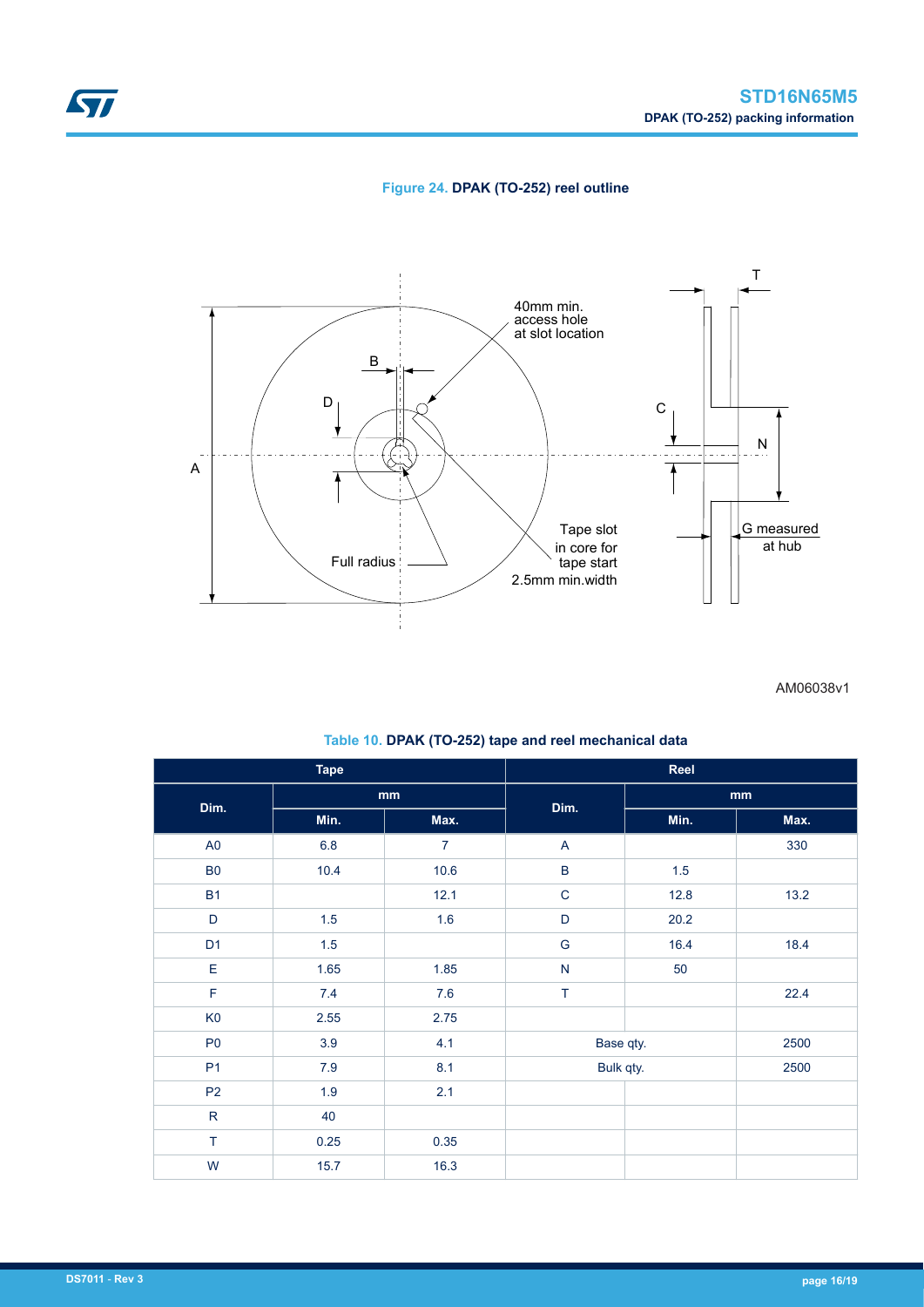# <span id="page-16-0"></span>**Revision history**

#### **Table 11. Document revision history**

| <b>Date</b> | <b>Version</b> | <b>Changes</b>                                                                              |
|-------------|----------------|---------------------------------------------------------------------------------------------|
| 09-Nov-2010 | 1              | First release.                                                                              |
| 14-Oct-2011 | $\overline{2}$ | Modified Section 2.1: Electrical characteristics (curves):                                  |
|             |                | - Figure 6, Figure 7, Figure 8, Figure 9, Figure 13 and Figure 14                           |
|             |                | - Added Figure 15                                                                           |
|             |                | Updated R <sub>DS(on)</sub> value in coverpage and in Table 4                               |
|             |                | Updated values in Table 6                                                                   |
|             |                | Updated Section 4: Package mechanical data and Section 5:                                   |
|             |                | Packaging mechanical data.                                                                  |
|             |                | Minor text changes.                                                                         |
| 20-Nov-2018 | 3              | Removed maturity status indication from cover page. The document status is production data. |
|             |                | The part number STB16N65M5 has been moved to a separate datasheet.                          |
|             |                | <b>Updated Section 4 Package information.</b>                                               |
|             |                | Minor text changes.                                                                         |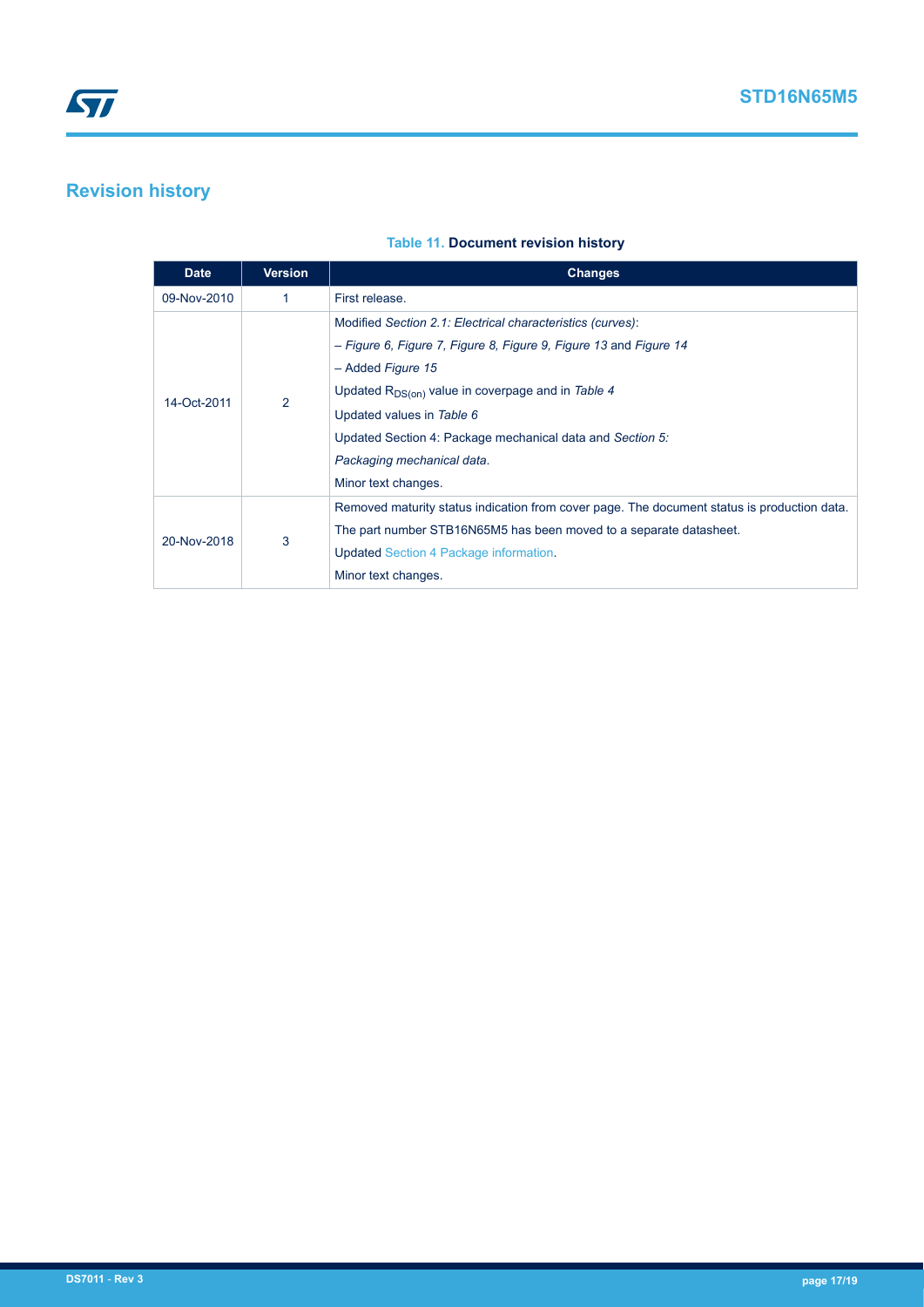### **Contents**

| $\mathbf{1}$     |     |  |  |  |
|------------------|-----|--|--|--|
| 2 <sup>1</sup>   |     |  |  |  |
|                  |     |  |  |  |
| 3 <sup>1</sup>   |     |  |  |  |
| $\blacktriangle$ |     |  |  |  |
|                  | 4.1 |  |  |  |
|                  |     |  |  |  |
|                  | 4.3 |  |  |  |
|                  |     |  |  |  |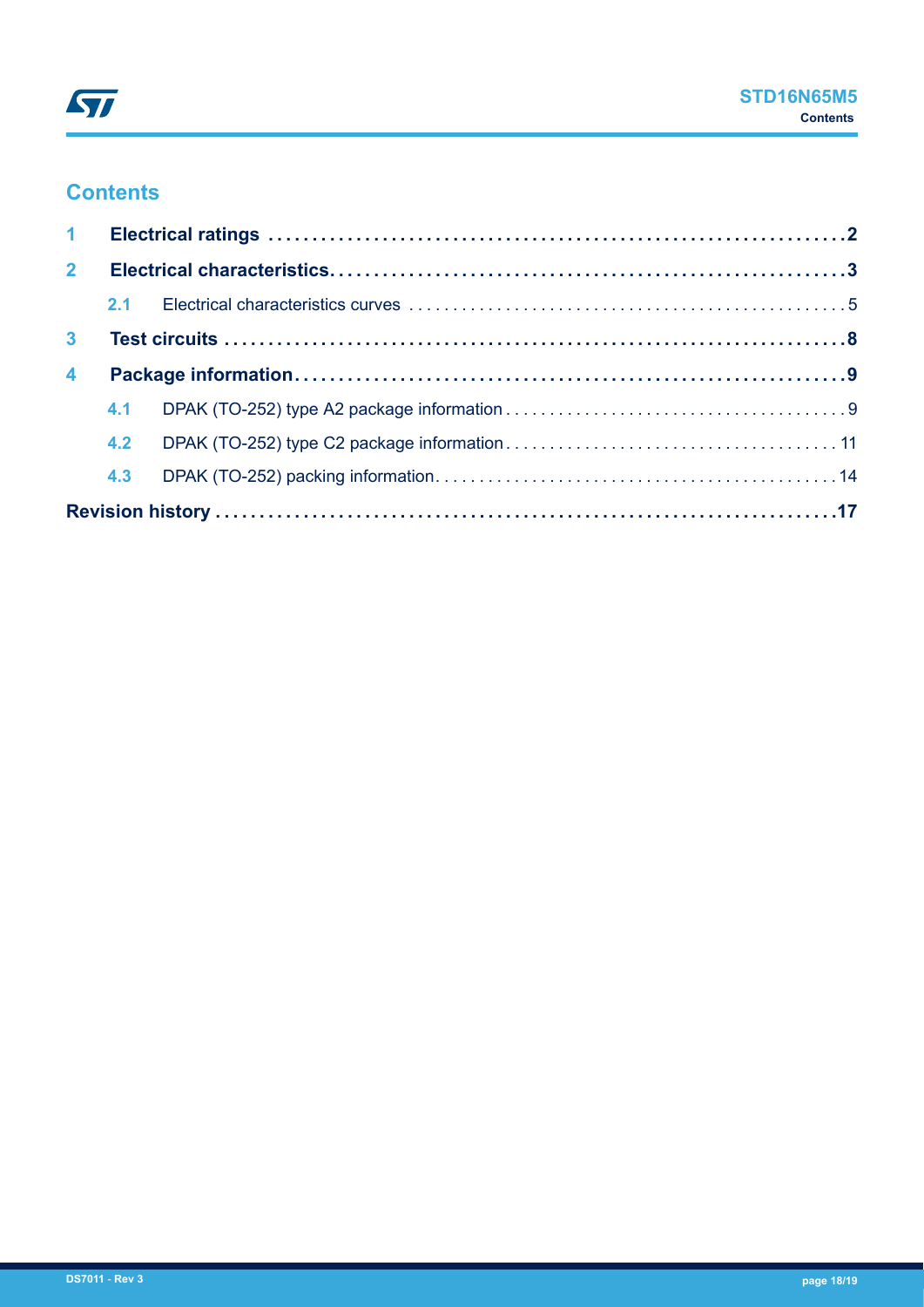

#### **IMPORTANT NOTICE – PLEASE READ CAREFULLY**

STMicroelectronics NV and its subsidiaries ("ST") reserve the right to make changes, corrections, enhancements, modifications, and improvements to ST products and/or to this document at any time without notice. Purchasers should obtain the latest relevant information on ST products before placing orders. ST products are sold pursuant to ST's terms and conditions of sale in place at the time of order acknowledgement.

Purchasers are solely responsible for the choice, selection, and use of ST products and ST assumes no liability for application assistance or the design of Purchasers' products.

No license, express or implied, to any intellectual property right is granted by ST herein.

Resale of ST products with provisions different from the information set forth herein shall void any warranty granted by ST for such product.

ST and the ST logo are trademarks of ST. All other product or service names are the property of their respective owners.

Information in this document supersedes and replaces information previously supplied in any prior versions of this document.

© 2018 STMicroelectronics – All rights reserved